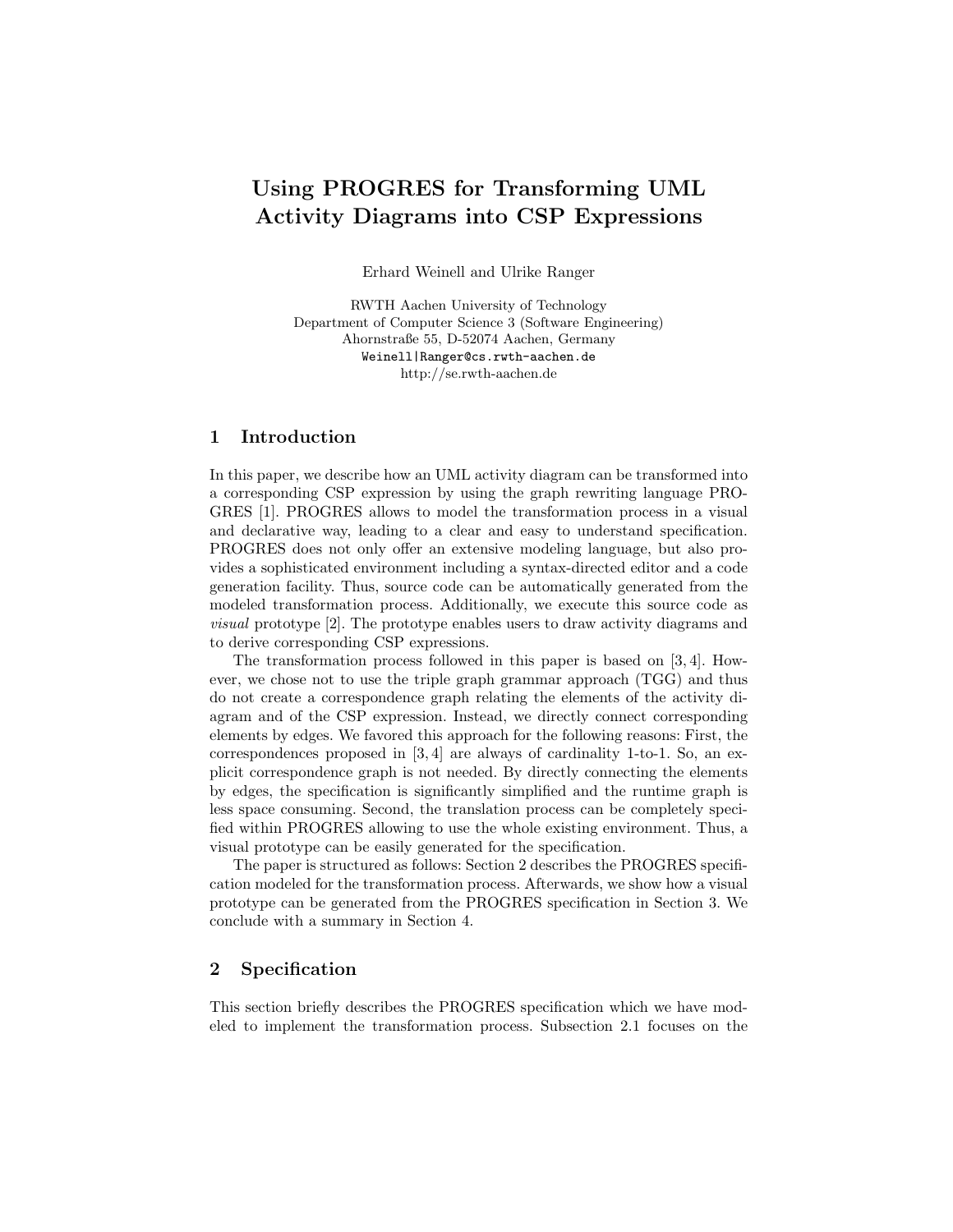graph schema defining the structure of UML activity diagrams and of CSP expressions. The graph transformation rules for translating an activity diagram into a CSP expression are shown in Subsection 2.2. PROGRES turns out to be well suited for modeling the transformation process as both the structure and the transformation rules demanded in [4] can be specified straightforward.

#### 2.1 Graph Schema

The metamodels of UML activity diagrams and of CSP expressions can be easily specified within a PROGRES graph schema: For every metamodel class, a node type in the graph schema is defined covering the name of the metamodel class and the necessary attributes. The metamodel associations are modeled by edge types in the graph schema relating the node types according to the metamodels.

Besides the equivalents for the metamodel elements in the graph schema, only two more types have to be defined in the PROGRES graph schema: First, the edge type corr is used for modeling the correspondences between elements of an activity diagram and elements of an CSP expression. This type has a 1-to-1 cardinality as only one element of the activity diagram may be related to one element of the CSP expression and vice versa. Second, the node type ConcurrencyCLS has to be declared for realizing the multiple inheritance of class Concurrency of CSP metamodel.

For lack of space, we do not show the graph schema in this paper, but refer interested readers to [2] (including the PROGRES specification).

#### 2.2 Graph Transformation Rules

Generally, a PROGRES graph transformation rule is composed of two graph patterns: The left-hand side pattern (LHS) describes the structure of a sub graph before applying the rule. The right-hand side pattern (RHS) determines the modification of the sub graph. Besides the two patterns, a PROGRES rule may cover attribute conditions and attribute modifications, pre- and postconditions, embedding rules, and returning of parameters. A detailed description of the language constructs is out of scope of this paper, but can be found in [1].

For the transformation process, the PROGRES specification covers one graph transformation rule for every transformation rule demanded in [4]. Besides these rules, only two more transformation rules are needed in the specification for initializing the transformation process. As the modeled PROGRES rules are straightforward, we only describe one sample transformation rule.

The rule in Figure 1 resembles the action rule described in [3]. The rule creates for an action ('2) in the activity diagram a corresponding event (10') in the CSP expression. The negative node '6 of type CspElement on the LHS ensures that the action '2 has not already been mapped onto an event in the CSP expression. For the action '2, the RHS causes the creation of an event 10' and further nodes and edges needed in the CSP expression. To store the relation between the action and the newly created event, an edge of type corr is inserted.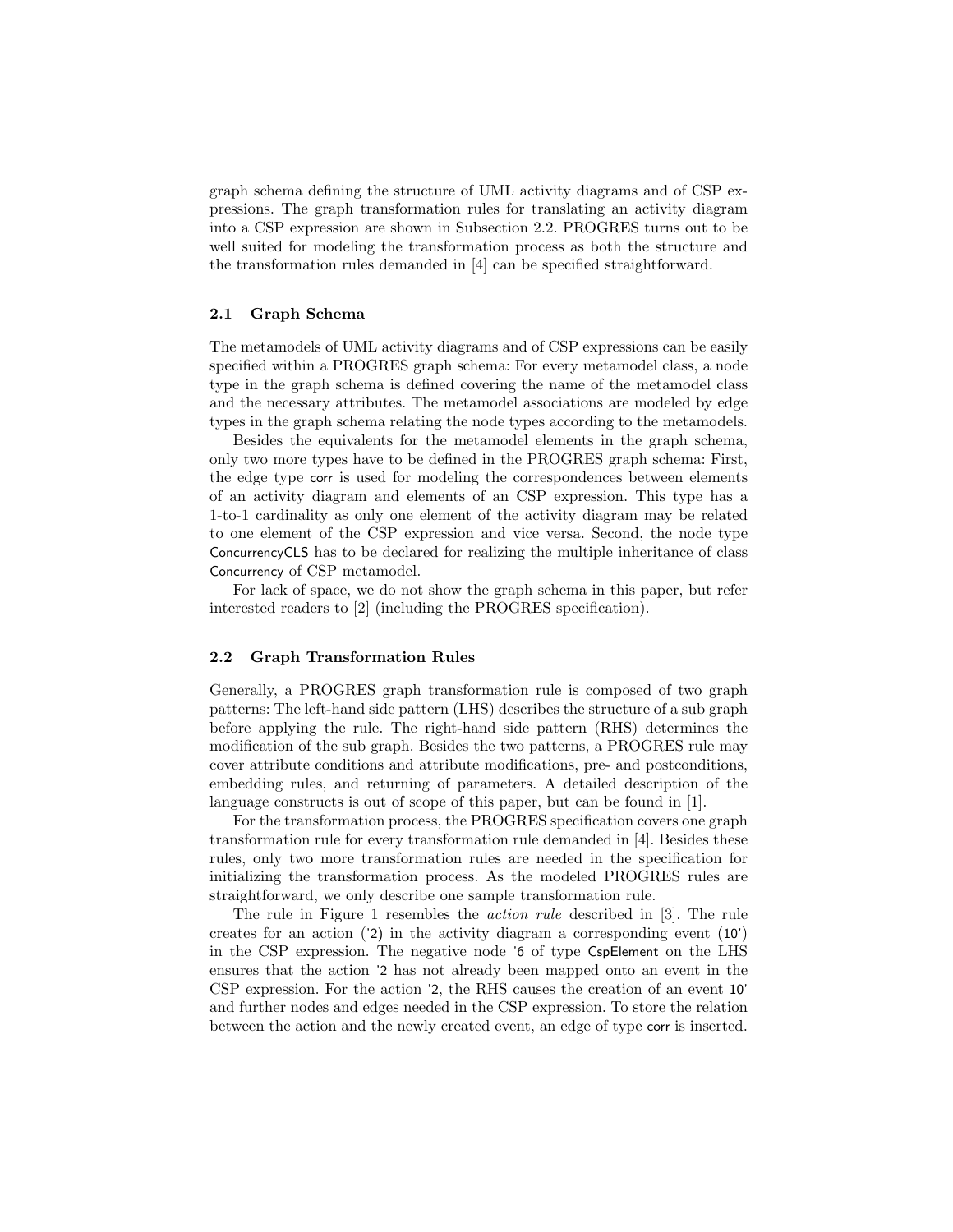

Fig. 1. Graph transformation rule t1

In addition to the demanded rules in [4], we have added rules for simplifying the finished CSP expression. Figure 2 shows one of these rules which removes trivial assignments, i. e. processes in the CSP expression consisting of only one process. To preserve the semantics of the CSP expression, we redirect all edges incident to the regarded process to the corresponding process expression.



Fig. 2. Graph transformation rule inline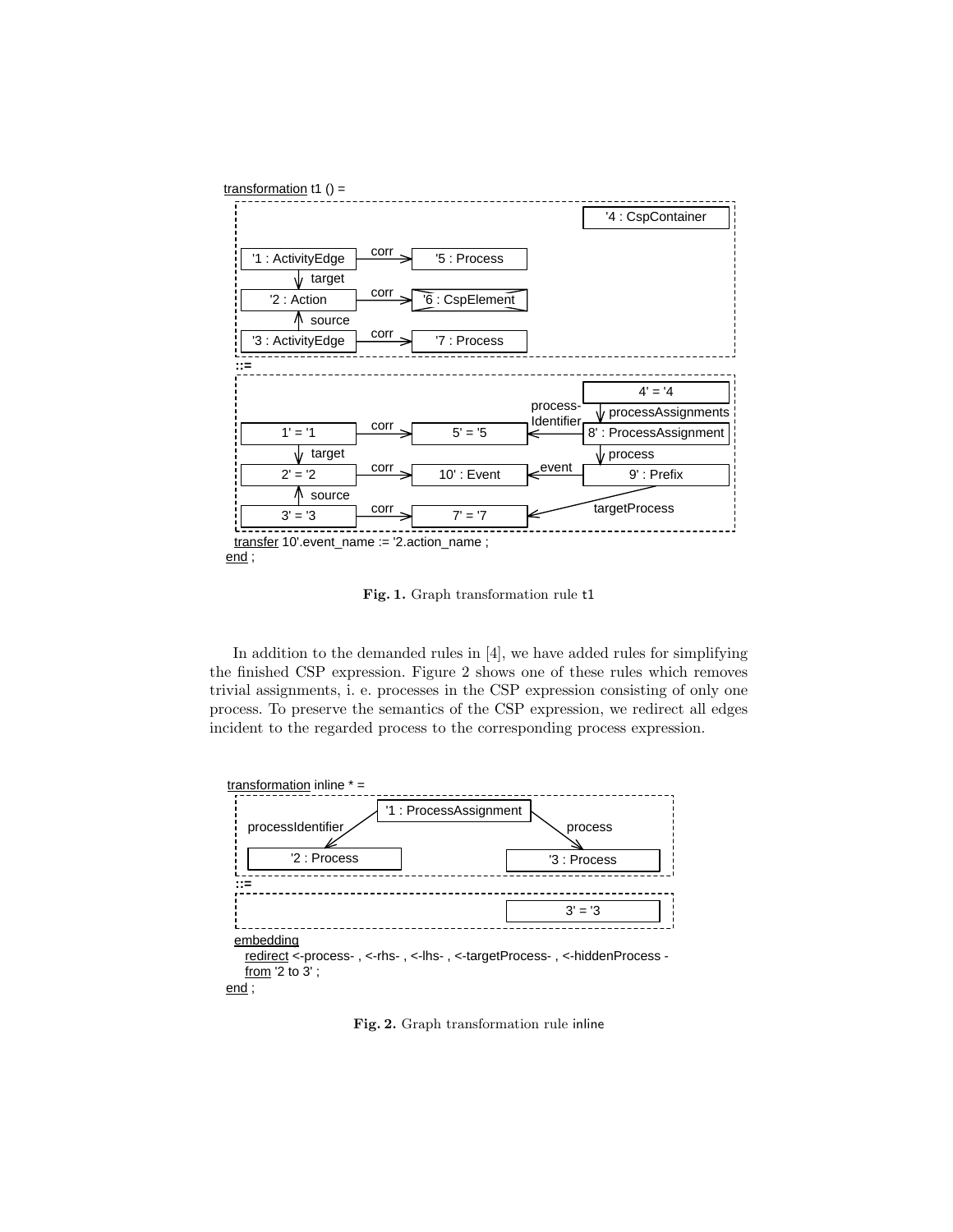#### 3 Prototype

From the PROGRES specification, we generated Java source code to build a prototypical diagram editor. This editor is able to display diagrams defined by the two metamodels and allows to call the transformation rules modeled in the PROGRES specification. The UPGRADE [5] framework was applied for visualization, so we only had to configure the prototype's view for displaying the diagrams.

Figure 3 shows the prototype after transforming the example diagram introduced in [4]. The figure displays the graphical representation of the activity diagram (left side) and the CSP expression (right side). In addition, a small window shows a textual representation of the CSP expression.

Using UPGRADE's configurable filter mechanism, activity diagrams and CSP expressions can be displayed in a user-friendly way. Initial and final nodes are depicted by circles, fork and join nodes by black bars. For actions, a white box with the name attribute's value is shown. In addition, UPGRADE allows to create edge-node-edge (ENE) filters, which display a node connected to two other nodes as an edge. According to the given UML metamodel, edges between activities are modeled as nodes of type ActivityEdge. An ENE filter displays these nodes as the edges shown in Figure 3. For example, the edge M1 shown in the figure is internally modeled as node with incident edges connecting to assessDescription and the MergeNode.



Fig. 3. Graphical & textual view of the prototype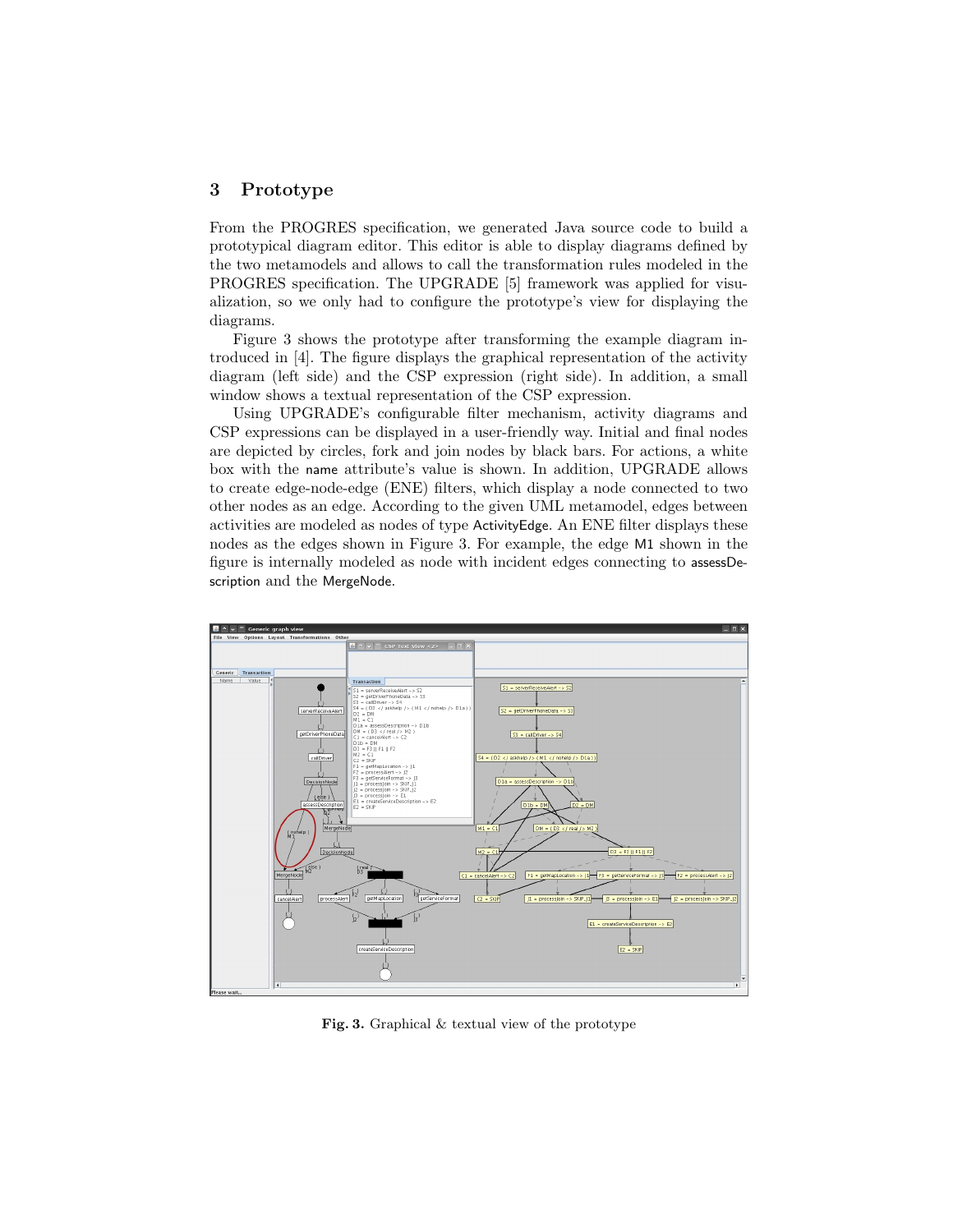```
S1 = serverReceiveAlert -> S2
S2 = getDriverPhoneData -> S3
S3 = callDiriver -> S4S4 = ( D2 </askhelp/> ( M1 </nohelp/> D1a ) )
S4 = ( DM </askhelp/> ( C1 </nohelp/> D1a ) )
D2 = DMM1 = C1D1a = assessDescription -> D1b
DM = ( D3 < /real / > M2 )C1 = cancelAlert -> C2
D1b = DMD3 = F3 || F2 || F1
M2 = C1C2 = SKIPF3 = getServiceFormat -> J3
F2 = processAlert \rightarrow J2
F1 = getMapLocation -> J1
J3 = processJoin -> SKIP_J3
J2 = processJoin -> SKIP_J2
J1 = 1 processJoin \rightarrow E1
E1 = createServiceDescription -> E2
E2 = SKIPS1 = serverReceiveAlert -> S2
                                                  S2 = getDriverPhoneData -> S3
                                                  S3 = callDiriver -> S4DM = ( D3 < /real / > C1 )D1a = assessDescription -> DM
                                                  C1 = cancelAlert -> SKIP
                                                  D3 = F3 || F1 || F2
                                                  F1 = getMapLocation -> J1
                                                  F2 = processAlert -> J2
                                                  F3 = getServiceFormat -> J3
                                                  J1 = processJoin -> SKIP_J1
                                                  J2 = processJoin -> SKIP_J2
                                                  J3 = 1 process Join \rightarrow E1
                                                  E1 = createServiceDescription -> SKIP
```
(a) Regular CSP Expression

(b) After inline transformation

Fig. 4. Output after transformation to CSP

Although CSP expressions are stored as complex graph structures according to the CSP metamodel, the filter mechanism is able to create a convenient representation. Only nodes of type ProcessAssignment are displayed, using a derived attribute to obtain the depicted labels. Instances of all other types of the CSP metamodel and their interconnections are hidden from the user. Dashed lines between assignments represent static paths (derived edges) denoting a use relation. Informally, a use relation exists if an assignment's left side is referenced in another assignments right side. To give a textual representation of a CSP expression, we need to visit the ProcessAssignments in some order. This order is indicated by thick lines in the figure, where a breadth-first traversal was used.

The prototype allows users to create new UML activity diagrams and to modify existing ones. This editing functionality is also implemented by graph transformation rules. These rules ensure a basic set of well-formedness constraints, e.g. that only one Initial node exists. Rules may also be invoked using Python scripts and the integrated scripting host to enable batch processing.

For an easy validation of our results, Figure 4 depicts our tool's output after transforming the example diagram into a CSP expression. The output of the model transformation process is shown in Figure  $4(a)$ , whereas Figure  $4(b)$ presents the state after removing trivial assignments by invoking the inline transformation rule. For example, occurrences of D2 were replaced by DM and the assignment  $D2 = DM$  was removed.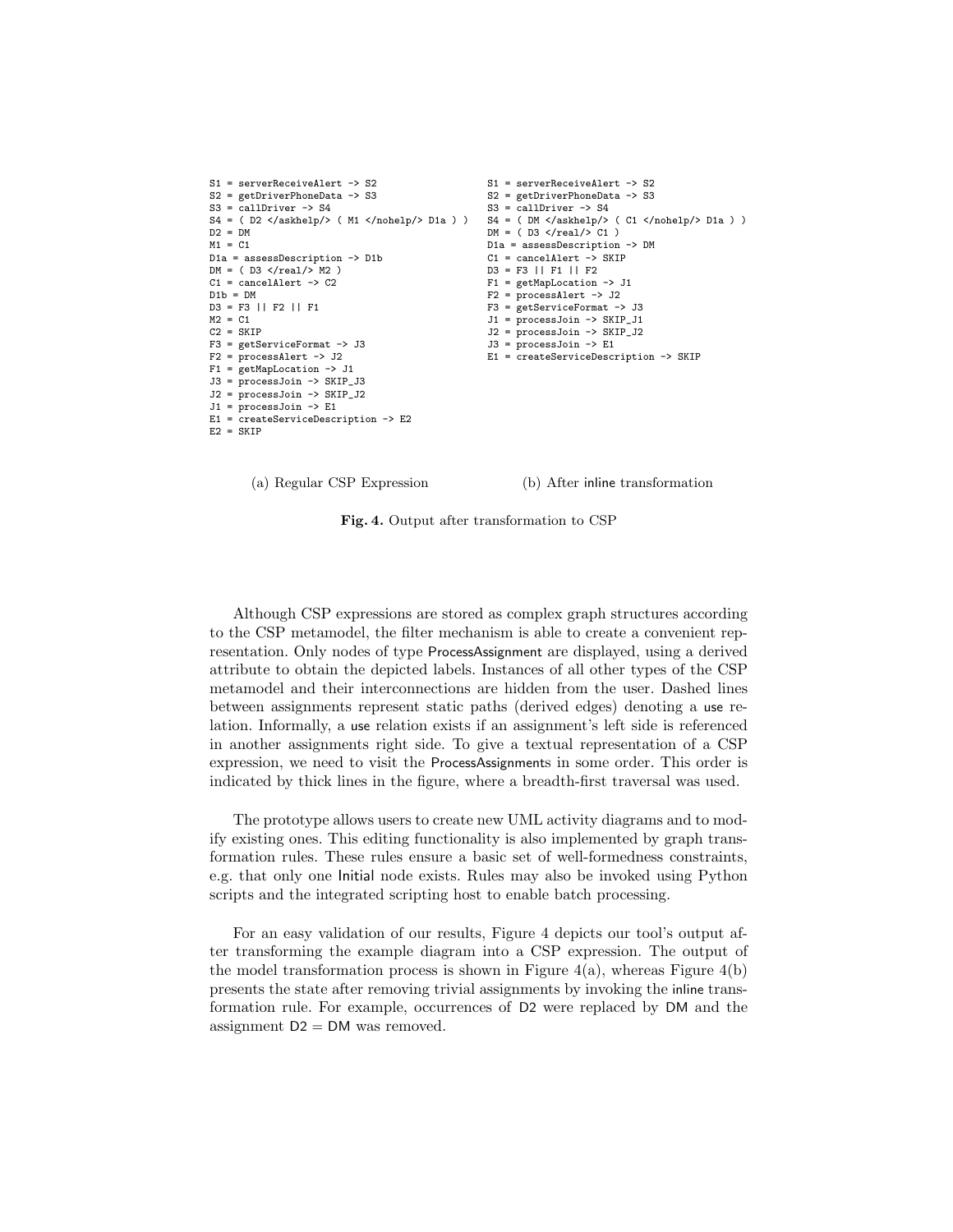### 4 Conclusion

The PROGRES language showed to be well suited to capture the problem [4]. Both metamodels were implemented as a graph schema with very little modifications. The transformation process was modeled using graph transformation rules being executed as long as possible. NACs are used to detect entities transformed before. For this, a total of 14 transformation rules are used, which could be implemented straightforward according to [4]. Another 16 rules allow users to build activity diagrams and assist in the post-processing phase.

The complete project took approximately 16 hours for a trained person to write the transformation rules, add test data and build the basic prototype. This does not include time required for bug fixing, although PROGRES features numerous static checks and a build-in debugger.

The current prototype allows to build and transform UML activity diagrams. The textual output generated for CSP expressions can be used by other tools for further analysis. In addition, an import/export mechanism based on GXL is available to support integration with other tools. The first option might be the more convenient choice for existing tools designed for CSP analysis. The second one is based directly on graph structures, so further processing does not require to parse the output.

#### References

- 1. Schürr, A., Winter, A.J., Zündorf, A.: The PROGRES approach: Language and environment. In Ehrig, H., Engels, G., Kreowski, H.J., Rozenberg, G., eds.: Handbook on Graph Grammars and Computing by Graph Transformation: Applications, Languages, and Tools. Vol. 2.  $1^{st}$  edn. World Scientific, Singapore (1999) 487–550
- 2. Weinell, E., Ranger, U.: Specification and visual prototype for transforming UML activity diagrams into CSP expressions (2007) http://agtive:toolcontest@se.rwthaachen.de/files/agtive2007-toolcontest/UML to CSP.zip.
- 3. Bisztray, D., Heckel, R.: Rule-level verification of Business Process Transformations using CSP. In Ehrig, K., Giese, H., eds.: Graph Transformation and Visual Modeling Techniques, GTVMT'07. Vol. 6 of Electronic Communications of the EASST., European Association of Software Science and Technology (2007) 3–15
- 4. Bisztray, D., Ehrig, K., Heckel, R.: Case study: UML to CSP transformation (2007) Case Study of the AGTIVE 2007 Tool Contest, http://www.informatik.unimarburg.de/ swt/agtive-contest/UML-to-CSP.pdf.
- 5. Böhlen, B., Jäger, D., Schleicher, A., Westfechtel, B.: UPGRADE: A framework for building graph-based interactive tools. In Mens, T., Schürr, A., Taentzer, G., eds.: 1<sup>st</sup> International Workshop on Graph-Based Tools, GraBaTs'02. Vol. 72 of Electronical Notes in Theoretical Computer Science., Elsevier Spektrum Akademischer Verlag (2002)